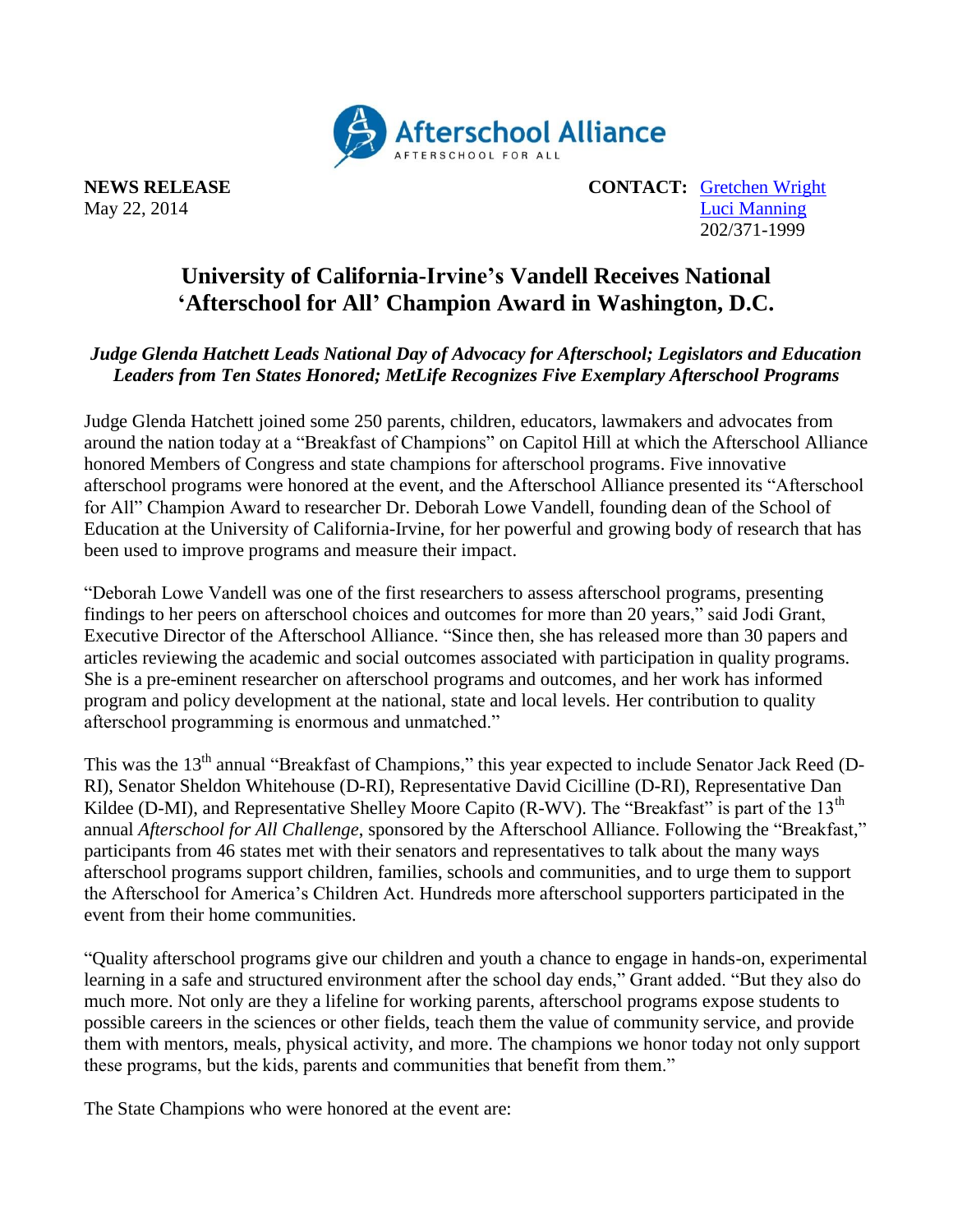- **Florida:** Michael Lannon, Retired Superintendent, St. Lucie County Schools;
- **Kansas:** Joyce Glasscock, Director, Government Relations, Boys & Girls Clubs of America;
- **Massachusetts:** Jennifer Benson, Representative, Massachusetts State Legislature;
- **Michigan:** Peter MacGregor, Representative, Michigan State Legislature;
- **Michigan:** Rashida Tlaib, Representative, Michigan State Legislature;
- **Nebraska:** Rick Kolowski, Retired State Senator, Nebraska State Legislature;
- **New Mexico:** Christine Trujillo, State Representative, New Mexico State Legislature;
- **Ohio:** Gayle Manning, State Senator, Ohio State Legislature;
- **Pennsylvania:** Dr. Nancy Peter, Founder and Director, Out-of-School Time Resource Center at the University of Pennsylvania;
- **Tennessee:** Karl Dean, Mayor of Nashville; and
- **Wyoming:** Karen Bierhaus, 21st CCLC State Consultant, Wyoming Department of Education.

The Afterschool Alliance and MetLife Foundation also announced winners of the 2014 MetLife Foundation Afterschool Innovator Awards. The awards, sponsored by MetLife Foundation, recognize afterschool programs that have used innovative approaches to supporting and benefiting middle school students. 2014 MetLife Foundation Afterschool Innovator Awards were given to the following afterschool programs:

- **Baltimore, Md.:** Baltimore Urban Debate League;
- Chicago, Ill.: BUILD, Inc., designed to help students reduce risk-taking behavior;
- **Dallas, Texas:** Big Thought's Thriving Minds After-School Program;
- **Los Angeles, Calif.:** the Hope Street Family Center's Youth Center; and
- **Providence, R.I.:** AS220 Youth.

Every program honored as an Afterschool Innovator has been, or will be, highlighted in an [Issue Brief](http://www.afterschoolalliance.org/researchIssueBriefs.cfm) on the Afterschool Alliance's website addressing the ways in which afterschool programs benefit middle school students. The Afterschool Alliance's Issue Brief series examines the role of afterschool programs in addressing a variety of contemporary issues facing youth, schools and communities.

This year, to celebrate the important role that museums and science centers play in providing STEM (science, technology, engineering and math) rich afterschool experiences for kids, the Afterschool Alliance partnered with the Association of Science and Technology Centers to bring museum staff and students to Washington, D.C. to talk about the critical role of afterschool in STEM education. Participants from the National Aquarium in Maryland, the New Jersey Academy of Aquatic Sciences, the Newark Museum, the Franklin Institute in Pennsylvania, and the National History Museum of Utah joined afterschool advocates at the event.

Afterschool programs are struggling for resources. According to a 2012 study conducted by the Afterschool Alliance, nearly two in five afterschool programs (39 percent) report that their budgets are in worse shape today than at the height of the recession in 2008, and more than three in five (62 percent) report that their funding is down "a little or a lot" from three years ago.